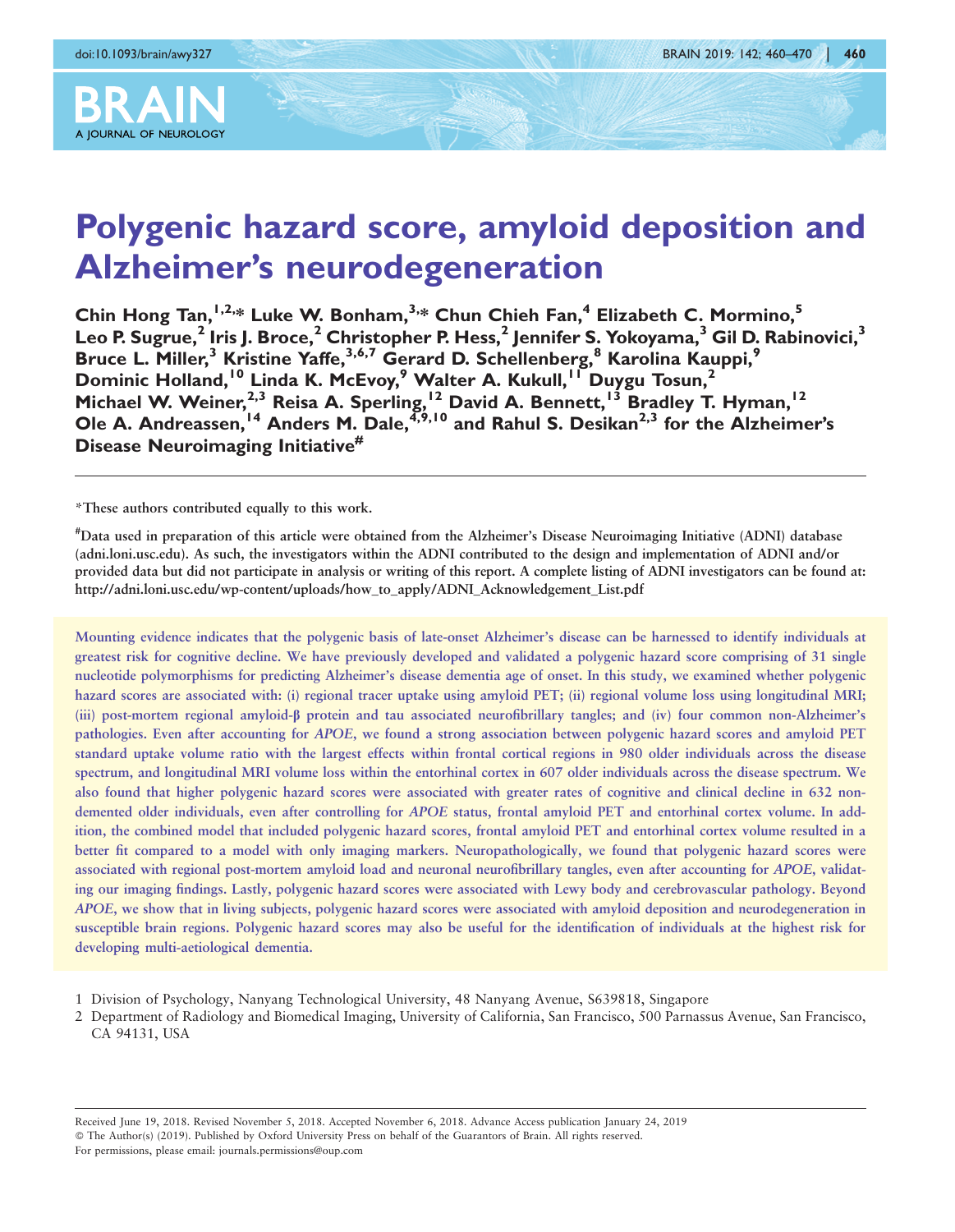- 3 Department of Neurology, University of California, San Francisco, 400 Parnassus Ave, San Francisco, CA 94122, USA
- 4 Department of Cognitive Science, University of California, San Diego, 9500 Gilman Dr, La Jolla, CA 92093, USA
- 5 Department of Neurology and Neurological Sciences, Stanford University, 300 Pasteur Dr, Palo Alto, CA 94304, USA
- 6 Department of Epidemiology and Biostatistics, University of California, San Francisco, 550 16th Street, San Francisco, CA 94158, USA
- 7 Department of Psychiatry, University of California, San Francisco, 982 Mission St, San Francisco, CA 94103, USA
- 8 Department of Pathology and Laboratory Medicine, University of Pennsylvania, 204 N Broad St, Philadelphia, PA 19102, USA
- 9 Department of Radiology, University of California, San Diego, 8929 University Center, La Jolla, CA 92122, USA
- 10 Department of Neurosciences, University of California, San Diego, 9500 Gilman Dr, La Jolla, CA 92093, USA
- 11 National Alzheimer's Coordinating Center, Department of Epidemiology, University of Washington, 1959 NE Pacific St, Seattle, WA 98195, USA
- 12 Department of Neurology, Massachusetts General Hospital, 15 Parkman St, Boston, MA 02114, USA
- 13 Rush Alzheimer's Disease Center, Rush University Medical Center, 1750 W Harrison St, Chicago, IL 60612, USA
- 14 NORMENT Institute of Clinical Medicine, University of Oslo and Division of Mental Health and Addiction, Oslo University Hospital, Boks 1072 Blindern NO-0316, Oslo, Norway

Correspondence to: Rahul S. Desikan Neuroradiology Section, L-352 University of California, San Francisco 505 Parnassus Avenue San Francisco, CA 94143, USA E-mail: rahul.desikan@ucsf.edu

Correspondence may also be addressed to: Chin Hong Tan Division of Psychology Nanyang Technological University 48 Nanyang Avenue, S639818, Singapore E-mail: chinhong.tan@ntu.edu.sg

Keywords: polygenic hazard score; amyloid; neurodegeneration; Lewy body; cerebrovascular disease

Abbreviations: ADNI = Alzheimer's Disease Neuroimaging Initiative; CDR-SB = Clinical Dementia Rating-Sum of Boxes; DLB = dementia with Lewy bodies; NACC = National Alzheimer's Coordinating Center; PHS = polygenic hazard score; ROSMAP = Religious Orders Study and Rush Memory and Aging Project; SNP = single nucleotide polymorphism; SUVR = standard uptake volume ratio

# Introduction

Beyond the  $\varepsilon$ 4 allele of apolipoprotein E (APOE), there is increasing awareness that the genetic basis or architecture of late-onset Alzheimer's disease is polygenic [\(Escott-Price and](#page-9-0) [Jones, 2017\)](#page-9-0). Alzheimer's disease associated single nucleotide polymorphisms (SNPs) from large genome-wide association studies (GWAS) have been aggregated into polygenic scores for disease prediction ([Sabuncu](#page-10-0) et al., 2012; Escott-Price et al., 2015, 2017; [Chouraki](#page-9-0) et al., 2016; [Mormino](#page-10-0) et al., [2016](#page-10-0)). Given the recent recommendations of the National Institute of Aging-Alzheimer's Association for a research framework focusing on the diagnosis of Alzheimer's disease with biomarkers in living people (Jack *et al.*[, 2018\)](#page-10-0), it is increasingly important to elucidate the relationship of Alzheimer's disease polygenic scores with markers of amyloid deposition, pathologic tau and neurodegeneration.

Although polygenic scores have been found to be associated with neurodegeneration in select brain regions ([Sabuncu](#page-10-0) et al., 2012; [Harrison](#page-10-0) et al., 2016; [Desikan](#page-9-0) et al.[, 2017;](#page-9-0) [Kauppi](#page-10-0) et al., 2018) and whole brain amyloid deposition [\(Mormino](#page-10-0) et al., 2016; Voyle et al.[, 2017](#page-10-0); [Ge](#page-9-0) et al.[, 2018;](#page-9-0) Tan et al.[, 2018\)](#page-10-0), few, if any, studies have

evaluated the relationship between Alzheimer's disease polygenic scores, longitudinal volume loss and amyloid deposition in regions of interest across the entire cerebrum. Integrating common genetic variants into an age-dependent survival analysis framework, we have shown that a polygenic hazard score (PHS) can quantify Alzheimer's disease dementia age of onset, even among  $APOE$   $\varepsilon$ 3/3 individuals, who constitute the majority of all individuals with Alzheimer's disease dementia [\(Desikan](#page-9-0) et al., 2017). We have previously shown that a high PHS was associated with (i) faster longitudinal cognitive decline; and (ii) postmortem and CSF/PET amyloid and tangle pathology, even in cognitively normal older individuals who are APOE  $\varepsilon$ 4 non-carriers (Tan et al.[, 2017, 2018\)](#page-10-0). However, the observation of individuals with a high PHS but low levels of in vivo and post-mortem Alzheimer's disease pathology, and vice versa ([Tan and Desikan, 2018\)](#page-10-0) suggests the need to further understand the associations of polygenic risk with Alzheimer's and non-Alzheimer's pathobiology.

Using multimodal data from the Alzheimer's Disease Neuroimaging Initiative (ADNI), Religious Orders Study and Rush Memory and Aging Project (ROSMAP), and the National Alzheimer's Coordinating Center (NACC),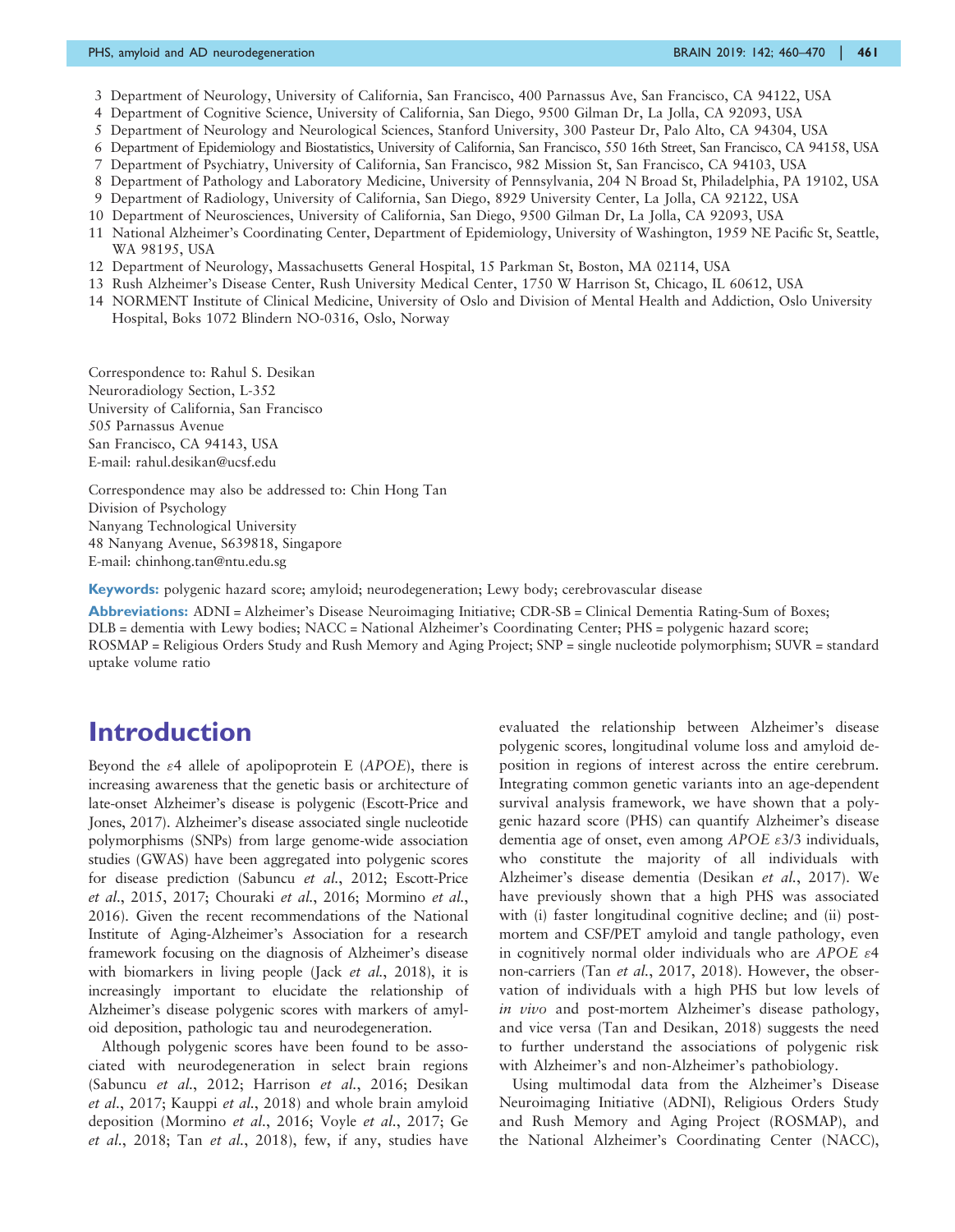<span id="page-2-0"></span>we systematically investigated the relationship between Alzheimer's disease polygenic risk and regional in vivo and post-mortem markers of Alzheimer's associated pathology and neurodegeneration. Beyond APOE, we examined whether PHS is associated with: (i) regional tracer uptake using amyloid PET; (ii) regional volume loss using longitudinal MRI; (iii) post-mortem regional amyloid- $\beta$  protein and tau-associated neurofibrillary tangles; and (iv) four common non-Alzheimer's disease pathologies.

# Materials and methods

### Participants and clinical characterization

#### Alzheimer's Disease Neuroimaging Initiative

Data used in the preparation of this article were obtained from the ADNI database (adni.loni.usc.edu). Launched in 2003 as a public-private partnership, led by Principal Investigator Michael W. Weiner, MD. The primary goal of the ADNI has been to test whether serial MRI, PET, other biological markers, and clinical and neuropsychological assessment can be combined to measure the progression of mild cognitive impairment (MCI) and early Alzheimer's disease. We first assessed 980 individuals (323 cognitively normal, 481 MCI, 176 Alzheimer's dementia) with genetic, clinical, and florbetapir data, from ADNIGO and ADNI2. Next, we evaluated a group of 607 individuals (177 cognitively normal, 297 MCI, 133 Alzheimer's dementia) with genetic, clinical and at least one longitudinal MRI scan (range = 0.43–3.46 years, mean = 2.03 years) from ADNI1. Lastly, we evaluated a subset of the ADNIGO and ADNI2 non-demented individuals [Clinical Dementia Rating  $(CDR) < 1$ ; 229 cognitively normal, 403 MCI] with concurrent florbetapir and MRI scans at baseline. Cohort demographics are summarized in Table 1.

#### **ROSMAP**

We evaluated 485 deceased individuals (age at death range = 71.3–108.3 years) with genetic, clinical, and neuropathology data from ROSMAP [\(Bennett](#page-9-0) et al., 2012a, [b](#page-9-0)). We recalculated PHS as previously described ([Desikan](#page-9-0) et al., 2017),

#### Table 1 ADNI demographics of participants contributing amyloid PET data and those contributing longitudinal MRI data

|                                   | Florbetapir<br>$(n = 980)$ | <b>Longitudinal MRI</b><br>$(n = 607)$ |
|-----------------------------------|----------------------------|----------------------------------------|
| Age at baseline $\pm$ SD          | 73.92 (7.52)               | 75.48 (6.76)                           |
| Education in years $\pm$ SD       | 16.26(2.71)                | 15.68(2.93)                            |
| Sex (% female)                    | 540 (55.10)                | 248 (41.36)                            |
| APOE $\epsilon$ 4 carriers (%)    | 431 (43.98)                | 309 (51.41)                            |
| Diagnosis (CN/MCI/AD<br>dementia) | 323/481/176                | 117/297/133                            |
| $PHS \pm SD$                      | 0.31(0.76)                 | 0.50(0.86)                             |

AD = Alzheimer's disease; CN = cognitively normal; MCI = mild cognitive impairment.

after excluding all ROSMAP individuals. Cohort demographics from ROSMAP are summarized in Table 2.

#### National Alzheimer's Coordinating Center

We evaluated up to a total of 603 individuals (age at death range = 64.9–105.8 years) with genetic and post-mortem pathology data from the NACC. Cohort demographics from the NACC are summarized in Table 3. See [Supplementary Fig. 1](https://academic.oup.com/brainj/article-lookup/doi/10.1093/brainj/awy327#supplementary-data) for a distribution of PHS values for all cohorts and [Supplementary Table 1](https://academic.oup.com/brainj/article-lookup/doi/10.1093/brainj/awy327#supplementary-data) for demographics by diagnostic groups for all cohorts.

### Polygenic hazard score

For all participants in this study, we computed their individual PHS, as described previously [\(Desikan](#page-9-0) et al., 2017). Briefly, we first delineated 1854 Alzheimer's-associated SNPs at  $P < 10^{-5}$ using genotyped data from 17 008 Alzheimer's disease dementia cases and 37 154 controls from stage 1 of the International Genomics of Alzheimer's Project. Next, using genotyped data from 6409 Alzheimer's disease dementia patients and 9386 older controls from phase 1 of the Alzheimer's Disease Genetics Consortium dataset and corrected for baseline allele frequencies from the European genotypes from 1000 Genomes Project, we integrated these SNPs into a stepwise Cox proportional hazards model. The survival model involves the stepwise selection of one SNP that most minimized the Martingale regression residuals at every step, and stops if no SNPs can further minimize the residuals. The top five genetic principal components (to control for population substructure), sex, and APOE  $\epsilon$ 2 and  $\epsilon$ 4 variants were controlled for during the stepwise procedure to generate the parameter estimates (i.e. log hazard ratios) for each of the final 31 SNPs identified.

#### Table 2 ROSMAP demographics

|                                | <b>ROSMAP</b><br>$(n = 485)$ |
|--------------------------------|------------------------------|
| Age at death $\pm$ SD          | 89.42 (6.34)                 |
| Sex (% female)                 | 331 (68.25)                  |
| APOE $\epsilon$ 4 carriers (%) | 136 (28.04)                  |
| Diagnosis (CN/MCI/AD dementia) | 194/23/268                   |
| $PHS + SD$                     | $-0.06(0.45)$                |
|                                |                              |

 $AD =$  Alzheimer's disease;  $CN =$  cognitively normal;  $MC =$  mild cognitive impairment.

#### Table 3 NACC demographics

|                                | <b>NACC</b><br>$(n = 603)$ |
|--------------------------------|----------------------------|
| Age at death $\pm$ SD          | 86.03(7.15)                |
| Sex (% female)                 | 304 (50.08)                |
| APOE $\epsilon$ 4 carriers (%) | 302 (49.75)                |
| Diagnosis (CN/MCI/AD dementia) | 129/63/411                 |
| $PHS + SD$                     | 0.62(0.89)                 |

On average, individuals from the ROSMAP cohort have lower PHS as it is a community sample, unlike ADNI and NACC, which are clinical trial and memory clinic cohorts, respectively. AD = Alzheimer's disease; CN = cognitively normal; MCI = mild cognitive impairment.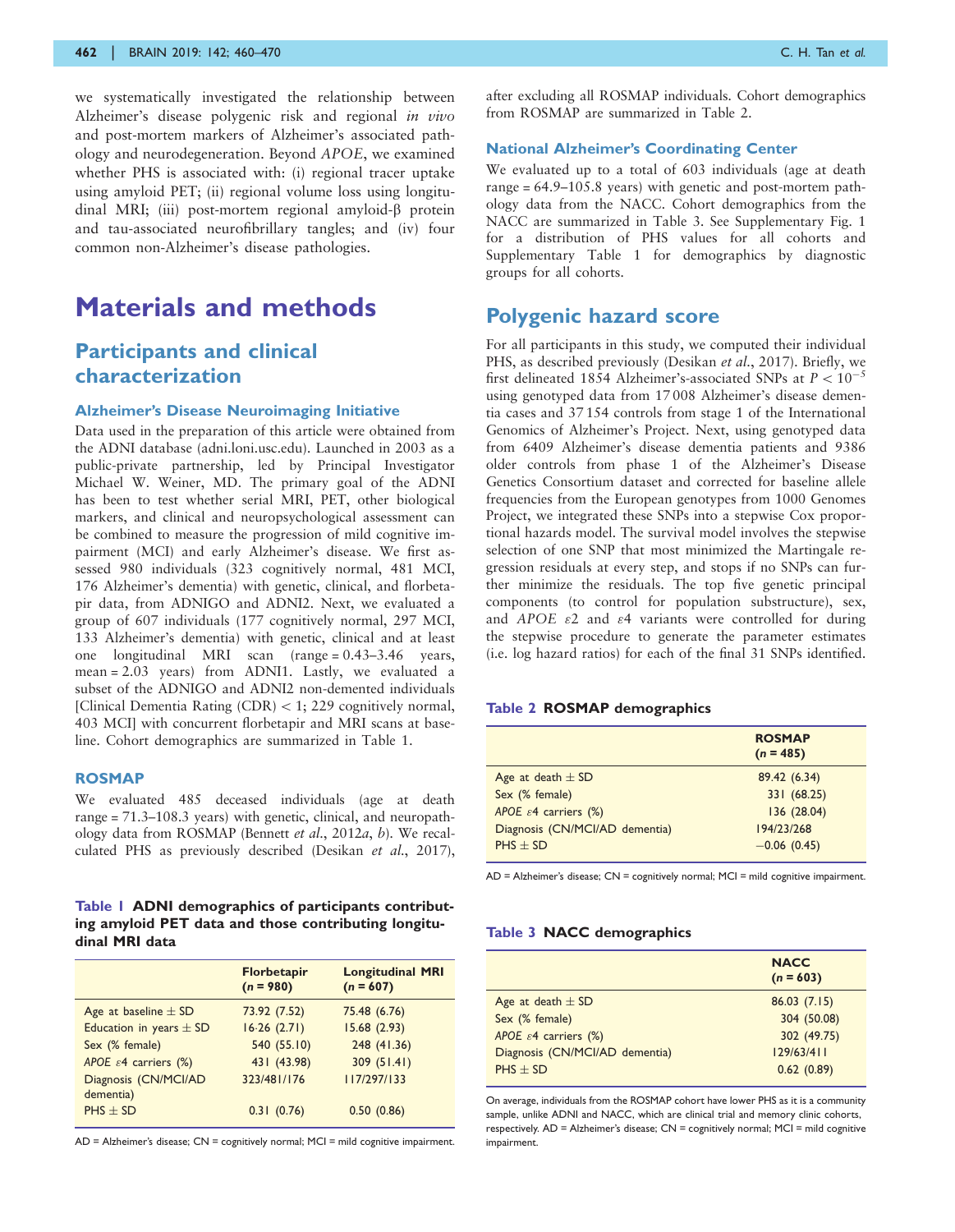A  $1000 \times$  bootstrapping procedure (i.e. sampling with replacement) was used for model averaging and deriving the parameter estimates for each of the 31 SNPs to minimize any model overfitting in the training phase. The predictive value of PHS on Alzheimer's dementia age of onset was then replicated in an independent cohort of 6984 Alzheimer's dementia cases and 10 972 controls from the Alzheimer's Disease Genetics Consortium phase 2 dataset. In this study, the PHS calculated for all participants represents the vector product of an individual's genotype for the 31 SNPs and the corresponding parameter estimates from the Alzheimer's Disease Genetics Consortium phase 1 Cox proportional hazard model, in addition to the APOE effects. A full description of the development and validation of PHS, including the 31 SNPs and their corresponding parameter estimates, are described in [Desikan](#page-9-0) et al. [\(2017\).](#page-9-0)

### Statistical analysis

#### Alzheimer's Disease Neuroimaging Initiative

First, we used linear regression to evaluate the relationship of PHS with cross-sectional regional florbetapir standard uptake volume ratio (SUVR) in 980 individuals across the disease spectrum from ADNIGO and ADNI2 [\(Table 1](#page-2-0)). In these analyses, we controlled for age at baseline, sex, education, and APOE status (binarized as having at least one copy of the  $\varepsilon$ 4 allele versus none) to assess the effects of PHS beyond APOE (Ge et al.[, 2018](#page-9-0)). Florbetapir SUVR data in ADNI were determined by mean uptake in the cortical grey matter normalized by the whole cerebellum, based on Freesurfer 5.3 segmentation and parcellation of the individuals' MRI that has been coregistered with the corresponding PET scan ([Jagust](#page-10-0) et al.[, 2009\)](#page-10-0). Left and right hemisphere's florbetapir SUVR (normalized by the whole cerebellum) in 34 regions of interest from the Desikan-Killiany atlas in Freesurfer ([Desikan](#page-9-0) et al., [2006](#page-9-0)) were averaged and we controlled for multiple comparisons at a false discovery rate (FDR) of  $< 0.05$ . As follow-up, we conducted the same analysis in a subset of 323 cognitively normal individuals, co-varying for age, sex, and education.

Next, we used linear mixed-effects models to evaluate the relationship of PHS with longitudinal volume change in 33 regions of interest from the Desikan-Killiany atlas in Freesurfer [\(Desikan](#page-9-0) et al., 2006) in 607 individuals across the disease spectrum from ADNI1 [\(Table 1](#page-2-0)). Longitudinal volume change was quantified using quantitative anatomical regional change (QUARC; [Holland](#page-10-0) et al., 2009; [Holland and](#page-10-0) [Dale, 2011](#page-10-0)). Left and right hemisphere's volume change were averaged, and we controlled for multiple comparisons at an FDR of  $< 0.05$ . In these analyses, we controlled for age at baseline, sex, education, and APOE status. We then examined the simple effects by comparing slopes of volume loss over time for individuals at high and low levels of PHS. We defined high PHS by 1 standard deviation (SD) above the mean (at  $\sim$ 84 percentile) and low PHS by 1 SD below the mean (at  $\sim$ 16 percentile) ([Aiken and West, 1991](#page-9-0); Tan et al.[, 2017\)](#page-10-0).

Next, we used linear-mixed effects models to examine whether PHS was independently associated with longitudinal cognitive decline and clinical progression beyond frontal florbetapir SUVR, cross-sectional entorhinal cortex volume, and APOE. We restricted analyses to 632 non-demented

individuals classified at baseline as cognitively normal  $(n = 229)$  or MCI  $(n = 403)$ , and with both amyloid PET and MRI scans at baseline. To minimize multiple comparisons, we focused on frontal florbetapir SUVR given the known frontal cortex vulnerability for amyloid accumulation ([Grimmer](#page-10-0) et al., [2010](#page-10-0); Guo et al.[, 2017\)](#page-10-0). To minimize multiple comparisons, we focused on the entorhinal cortex as it is one of the earliest regions susceptible to Alzheimer's neurodegeneration ([Van](#page-10-0) [Hoesen](#page-10-0) et al., 1991; Gómez-Isla et al., 1996; [Desikan](#page-9-0) et al., [2009](#page-9-0); [Thaker](#page-10-0) et al., 2017). We defined cognitive decline using change scores in two domains, namely executive function [\(Gibbons](#page-9-0) et al., 2012) and memory (Crane et al.[, 2012\)](#page-9-0) based on composite standardized scores developed using the ADNI neuropsychological battery and validated using confirmatory factor analysis. We defined clinical progression using change scores in Cognitive Dementia Rating - Sum of Boxes (CDR-SB). We examined whether the higher PHS was associated with greater cognitive decline and clinical progression rate, controlling for frontal PET SUVR, entorhinal cortex volume, baseline age, sex, education, APOE status, and their interactions with time, using the following linear-mixed effects model:

 $\Delta c = \beta_0 + \beta_1 PHS \times \Delta t + \beta_2$ frontal florbetapir SUVR

 $\times \Delta t + \beta_3$ entorhinal cortex volume  $\times \Delta t +$  covariates ð1Þ

 $\times \Delta t + (1$ |subject) +  $\varepsilon$ 

Here,  $\Delta c$  = cognitive decline (executive function or memory) or clinical progression (CDR-SB) rate,  $\Delta t$  = change in time from baseline visit (years), and (1|subject) specifies the random intercept. We were specifically interested in  $PHS \times \Delta t$ , whereby a significant interaction indicates differences in rates of decline, as a function of differences in PHS, after accounting for effects of frontal amyloid deposition, cross-sectional entorhinal cortex volume, APOE, and other covariates. If the interaction was significant, we then examined the simple effects by comparing slopes of cognitive decline and clinical progression over time for individuals who were high (at $\sim$ 84 percentile) or low PHS (at  $\sim$ 16 percentile). As follow-up, we conducted the same analysis in the subset of 229 cognitively normal individuals. In all analyses, continuous variables were centred and scaled prior to analysis to generate standardized effect estimates.

#### ROSMAP

We used linear regression to investigate the relationships of PHS (centred and scaled) with regional neuropathology (specifically, amyloid- $\beta$  protein and tau associated neuronal neurofibrillary tangles identified through molecularly specific immunohistochemistry and quantified by image analysis). We investigated regional amyloid and tangles in eight regions of interest, namely hippocampus, entorhinal cortex, midfrontal cortex, inferior temporal cortex, angular gyrus, calcarine cortex, anterior cingulate cortex, and superior frontal cortex. Amyloid and tangle measures are the square-root of the percentage area occupied by amyloid or tangles in each of these regions. In all analyses, we co-varied for sex and age at death. We also assessed this relationship with the inclusion of APOE  $\varepsilon$ 4 status to determine whether PHS is associated with regional neuropathology beyond APOE.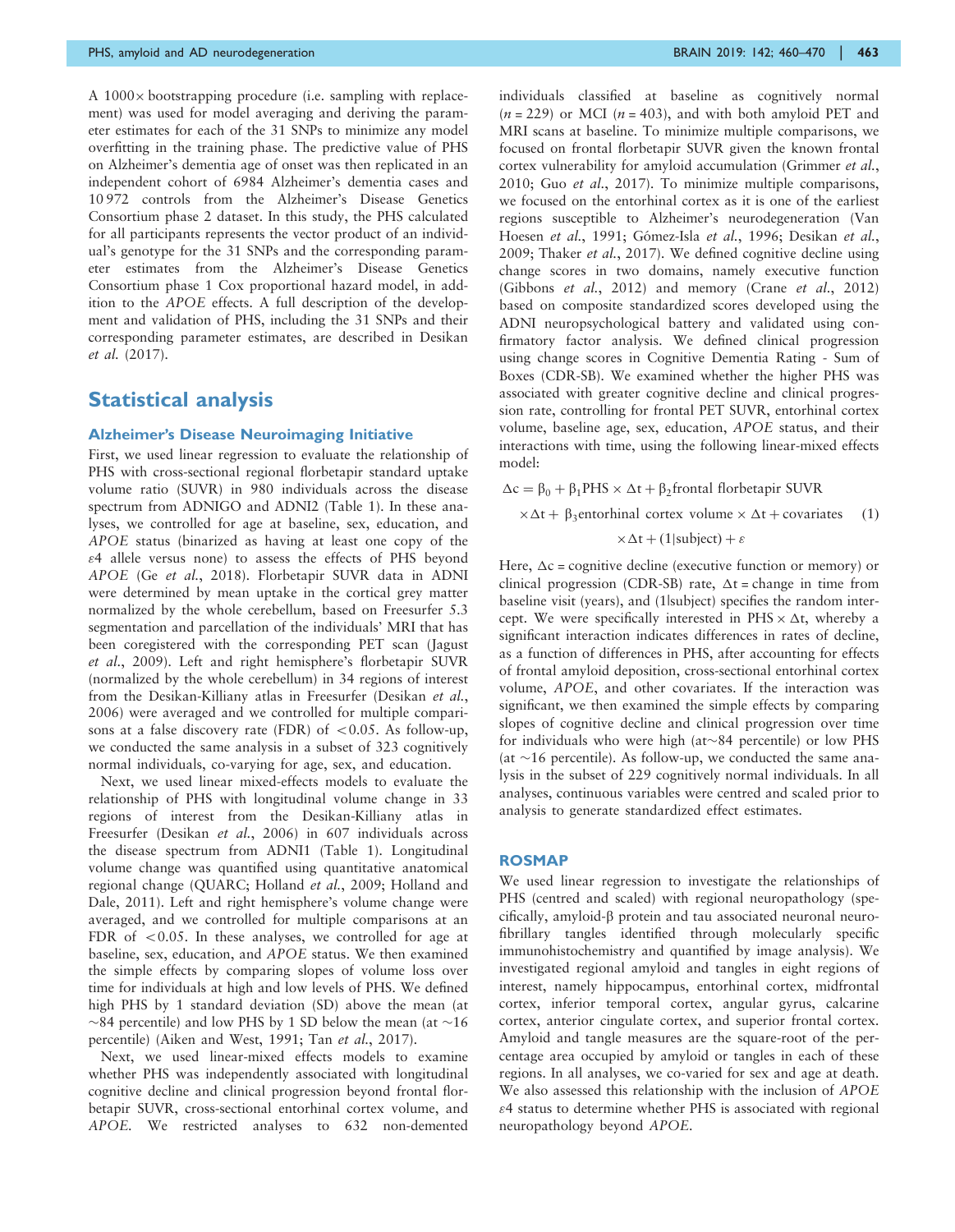#### National Alzheimer's Coordinating Center

We used linear and logistic regressions to investigate if PHS (centred and scaled) was associated with neuropathology other than the previously established associations with Consortium to Establish a Registry for Alzheimer's disease (CERAD) score and neurofibrillary tangle scores assessed with Braak stages [\(Desikan](#page-9-0) et al., 2017), controlling for sex, and age at death. Specifically, we investigated whether PHS was associated with cerebrovascular disease pathology, Lewy body pathology, medial temporal lobe sclerosis, and frontotemporal lobar degeneration (FTLD) pathology (Pick's, corticobasal degeneration, progressive supranuclear palsy, FTLD with TDP-43, and other taupathies). All statistical analyses were carried out with R version 3.5.1. See [Fig. 1](#page-5-0) for a flowchart delineating the hypotheses tested in the ADNI, ROSMAP, and NACC cohorts.

### Data availability

The data that support the findings of this study are openly available for request in (i) LONI at [https://ida.loni.usc.edu/;](https://ida.loni.usc.edu/) (ii) RADC Research Resource Sharing Hub at [https://www.](https://www.radc.rush.edu/) [radc.rush.edu/;](https://www.radc.rush.edu/) and (iii) NACC at [https://www.alz.washing](https://www.alz.washington.edu/)[ton.edu/.](https://www.alz.washington.edu/)

# **Results**

### PHS is associated with cross-sectional regional amyloid PET SUVRs

Beyond APOE, we found that higher PHS was associated with higher amyloid PET SUVR across all 34 regions of interest, with the largest effects in frontal regions such as the rostral anterior cingulate and rostral middle frontal gyrus [\(Fig. 2A](#page-6-0) and [Supplementary Table 2](https://academic.oup.com/brainj/article-lookup/doi/10.1093/brainj/awy327#supplementary-data)) among all individuals from across the disease spectrum. In all regions of interest, these effects remained significant at an FDR of  $50.05$ . In cognitively normal individuals, PHS was similarly associated with regional amyloid PET SUVR across all regions of interest, even at  $FDR < 0.05$  ([Supplementary](https://academic.oup.com/brainj/article-lookup/doi/10.1093/brainj/awy327#supplementary-data) [Table 3](https://academic.oup.com/brainj/article-lookup/doi/10.1093/brainj/awy327#supplementary-data)).

### PHS is associated with longitudinal regional change in cortical volumes

In linear-mixed effects analysis, beyond APOE, PHS was significantly associated with change in 11 cortical volumes [\(Supplementary Table 4\)](https://academic.oup.com/brainj/article-lookup/doi/10.1093/brainj/awy327#supplementary-data) in individuals across the disease spectrum, eight of which remained statistically significant at an FDR of  $< 0.05$ , with high PHS individuals showing greater atrophy [\(Fig. 2](#page-6-0)B) compared to low PHS individuals. These effects were strongest for volume loss in regions such as the entorhinal cortex, inferior parietal cortex, inferior and middle temporal cortex.

### PHS is associated with cognitive and clinical decline beyond amyloid PET and entorhinal volume

In linear-mixed effects analyses involving only non-demented individuals, PHS was associated with rates of decline over time in executive function  $\beta = -0.03, 95\%$  confidence interval (CI) =  $-0.06$  to  $-0.003$ , standard error (SE) = 0.02,  $P = 2.94 \times$  $10^{-2}$ ], memory (β = -0.04, 95% CI = -0.07 to -0.01, SE = 0.01,  $P = 3.65 \times 10^{-3}$ ), and CDR-SB ( $\beta = 0.27$ , 95%  $CI = 0.19 - 0.35$ ,  $SE = 0.04$ ,  $P = 2.44 \times 10^{-10}$ , even when including frontal amyloid PET SUVR, entorhinal cortex volume, and other covariates (age, education, sex, and APOE status) in the model. Simple slope analyses showed that high PHS individuals experience greater rates of decline in executive function ( $\beta = -0.09, 95\%$  CI = -0.16 to -0.01, SE = 0.04,  $P = 3.39 \times 10^{-2}$ , memory ( $\beta = -0.14$ , 95% CI =  $-0.21$  to  $-0.07$ , SE = 0.03, P = 3.15  $\times$  10<sup>-5</sup>), and CDR-SB  $(\beta = 0.49, 95\% \text{ CI} = 0.29 - 0.70, \text{SE} = 0.10, P = 2.66 \times 10^{-6})$ compared to individuals with low PHS ([Fig. 3](#page-7-0)). In addition, using likelihood ratio tests, we found that the full linear-mixed effects model including PHS resulted in a better fit than a reduced non-PHS linear-mixed effects model for executive function  $[\chi^2(2) = 6.86, P = 3.23 \times 10^{-2}]$ , memory  $[\chi^2(2) =$ 15.55,  $P = 4.20 \times 10^{-4}$ , and CDR-SB  $[\chi^2(2) = 44.90, P =$  $1.78 \times 10^{-10}$ ]. In cognitively normal individuals, PHS was only associated with rates of decline over time in CDR-SB  $(\beta = 0.08, 95\% \text{ CI} = 0.01 - 0.15, \text{ SE} = 0.04, P = 3.25 \times 10^{-2}),$ with high PHS individuals experiencing greater rates of clinical decline  $(\beta = 0.28, 95\% \text{ CI} = 0.09 - 0.46, \text{SE} = 0.09,$  $P = 3.45 \times 10^{-3}$ 

### PHS is associated with post-mortem regional amyloid and tangles

In the ROSMAP cohort, we found that higher PHS was associated with higher post-mortem amyloid-b across all eight regions of interest ([Fig. 4](#page-7-0)A): angular gyrus ( $\beta = 0.37$ , 95% CI = 0.26–0.49, SE = 0.06,  $P = 7.29 \times 10^{-10}$ ), calcarine cortex ( $\beta = 0.37$ , 95% CI = 0.28–0.45, SE = 0.04, P = 8.79  $\times$ 10<sup>-16</sup>), anterior cingulate cortex (β = 0.43, 95% CI = 0.29– 0.56, SE = 0.07,  $P = 8.79 \times 10^{-16}$ ), entorhinal cortex ( $\beta$  = 0.33, 95% CI = 0.22–0.44, SE = 0.06,  $P = 1.01 \times 10^{-8}$ ), hippocampus  $(\beta = 0.26, 95\% \text{ CI} = 0.18-0.34, \text{SE} = 0.04,$  $P = 1.97 \times 10^{-10}$ , inferior temporal cortex ( $\beta = 0.39, 95\%$  $CI = 0.28 - 0.49$ ,  $SE = 0.05$ ,  $P = 1.33 \times 10^{-12}$ , midfrontal cortex  $(\beta = 0.37, 95\% \text{ CI} = 0.26 - 0.49, \text{ SE} = 0.06, P = 5.36 \times$  $10^{-10}$ ), and superior frontal cortex ( $\beta = 0.38$ , 95%  $CI = 0.26 - 0.50$ ,  $SE = 0.06$ ,  $P = 1.59 \times 10^{-9}$ . Higher PHS was also associated with more post-mortem tangles across all eight regions of interest [\(Fig. 4B](#page-7-0)): angular gyrus ( $\beta$  = 0.43, 95% CI = 0.30–0.57, SE = 0.07,  $P = 4.57 \times 10^{-10}$ , calcarine cortex ( $\beta = 0.18$ , 95% CI = 0.12–0.23, SE = 0.03, P =  $4.52 \times 10^{-9}$ ), anterior cingulate cortex ( $\beta$  = 0.47, 95% CI = 0.34–0.60, SE = 0.07,  $P = 6.51 \times 10^{-12}$ , entorhinal cortex  $(\beta = 0.39, 95\% \text{ CI} = 0.24 - 0.55, \text{ SE} = 0.08, P = 5.10 \times 10^{-7}),$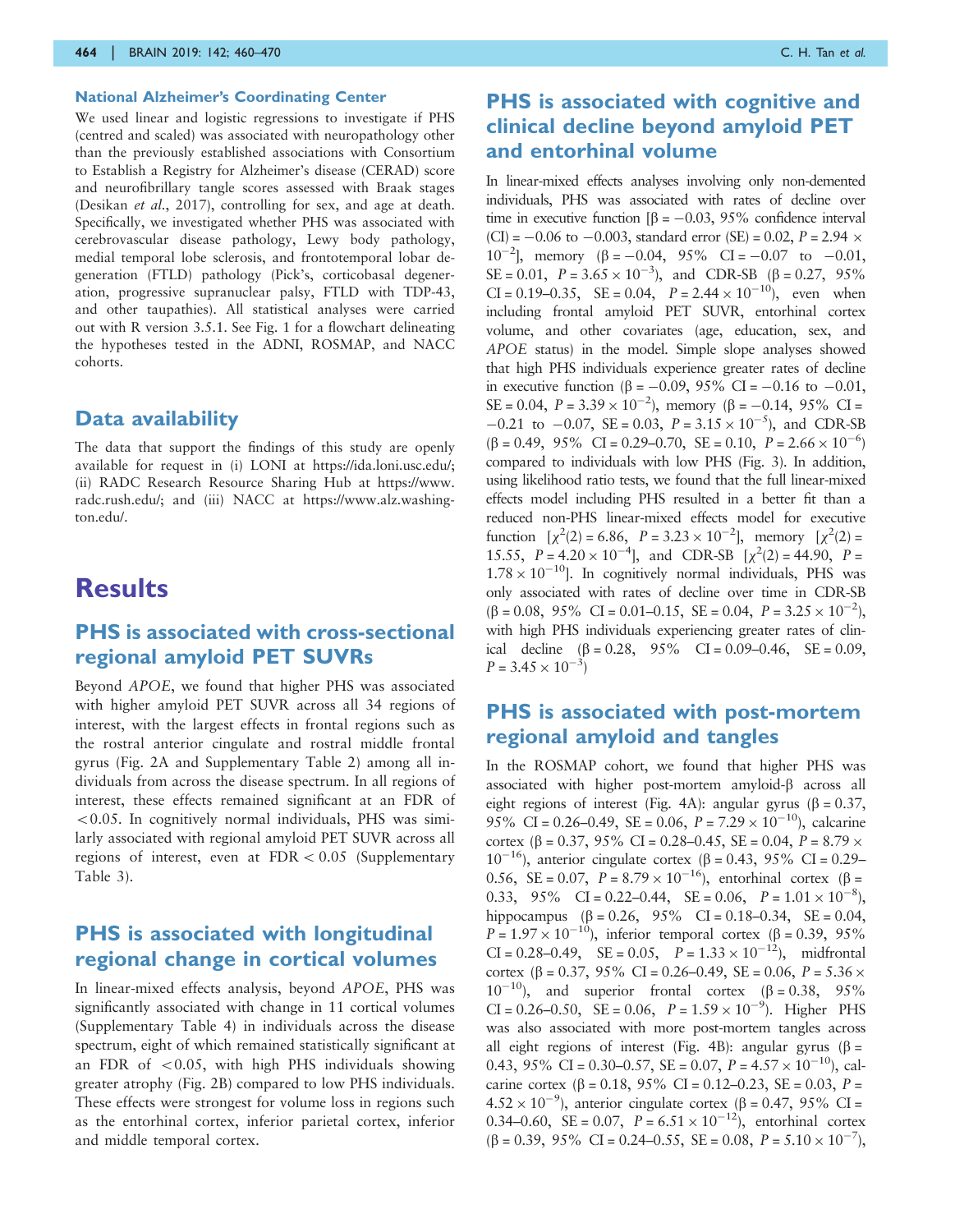<span id="page-5-0"></span>

Figure 1 Flowchart delineating the hypotheses tested in the study. Hypotheses were tested using data from the Alzheimer's disease neuroimaging initiative (ADNI), Religious Orders Study and Rush Memory and Aging Project (ROSMAP), and the National Alzheimer's Coordinating Center (NACC). AD = Alzheimer's disease; CN = cognitively normal; MCI = mild cognitive impairment.

hippocampus  $(\beta = 0.50, 95\% \text{ CI} 0.31-0.68 = \text{SE} = 0.09,$ 

 $P = 2.28 \times 10^{-7}$ ), inferior temporal cortex ( $\beta = 0.73$ ,  $95\%$   $P = 5.68 \times 10^{-13}$ ), and superior frontal cortex ( $\beta = 0.43$ , CI = 0.55–0.92, SE = 0.09,  $\overline{P} = 5.14 \times 10^{-14}$ , midfrontal 95% CI = 0.30–0.57, SE = 0.07,  $P = 1.11 \times 10^{-9}$ ) These cortex  $(\beta = 0.44, 95\% \text{ CI} = 0.33-0.56, \text{SE} = 0.06,$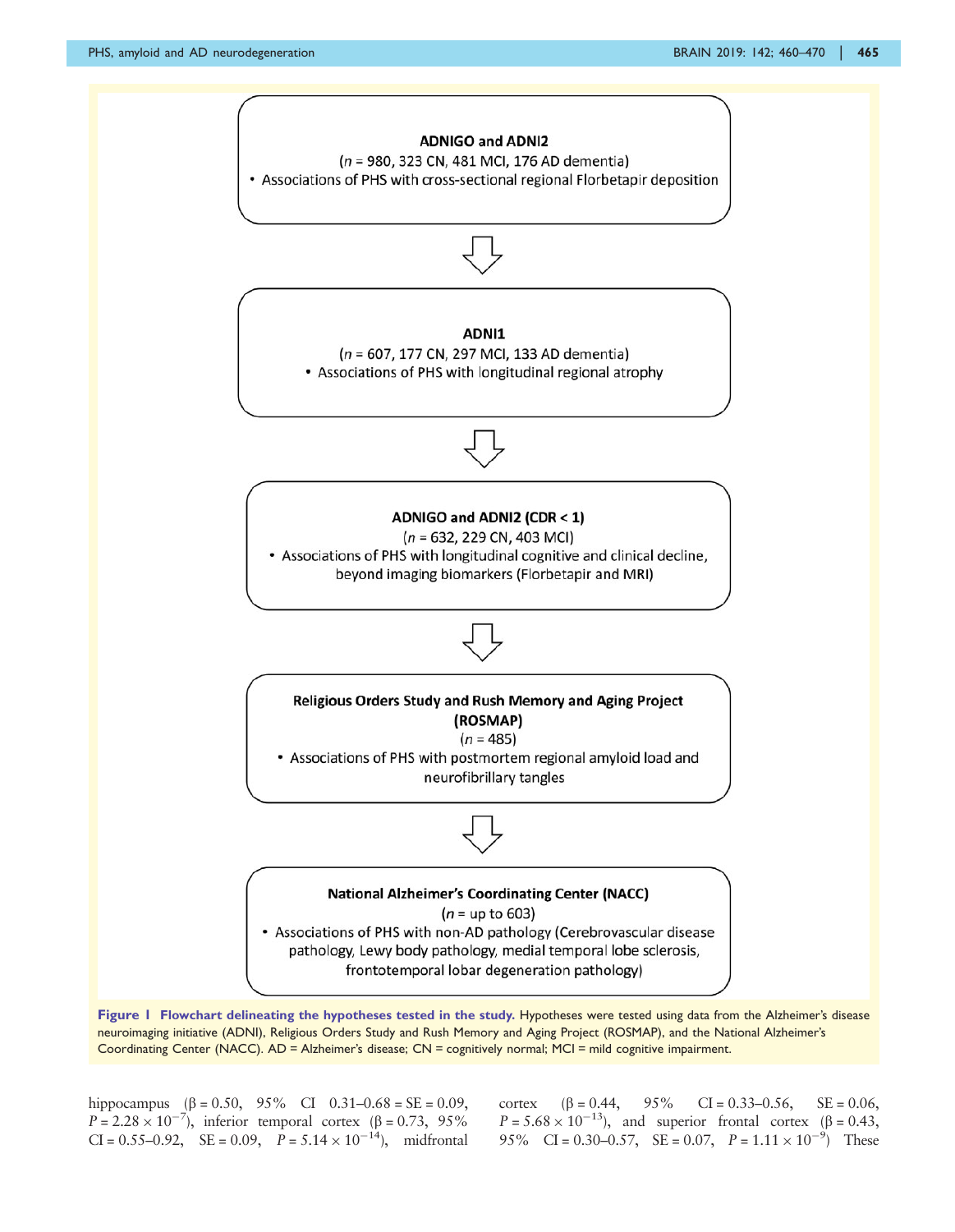<span id="page-6-0"></span>

Figure 2 PHS is associated with regional amyloid accumulation and cortical atrophy. Beta estimates of (A) cross-sectional associations of PHS with regional florbetapir SUVRs. (B) Longitudinal change in regional cortical volumes in individuals with high (1 SD above mean,  $\sim$  84 percentile) PHS.

results were statistically significant when controlling for APOE status, with the exception of tangles in the hippocampus [\(Supplementary Table 5](https://academic.oup.com/brainj/article-lookup/doi/10.1093/brainj/awy327#supplementary-data)).

sclerosis  $(OR = 0.83, 95\% \text{ CI} = 0.60-1.11, P > 0.05).$ There were too few individuals with Pick's and corticobasal degeneration to generate estimates for these two FTLD pathologies.

### PHS is associated with other pathologies

High PHS was found to be associated with three types of cerebrovascular pathology and presence of Lewy body pathology [odds ratio  $(OR) = 1.21$ , 95% CI = 1.01-1.45,  $P = 3.80 \times 10^{-2}$ . Specifically, for cerebrovascular pathology, PHS was associated with cerebral amyloid angiopathy  $(\beta = 0.37, 95\% \text{ CI} = 0.29 - 0.45, \text{SE} = 0.04,$  $P = 2.79 \times 10^{-18}$ , [Fig. 5](#page-8-0)A) arteriolosclerosis ( $\beta = 0.11$ , 95% CI = 0.03–0.19, SE = 0.04,  $P = 4.84 \times 10^{-3}$ , [Fig. 5B](#page-8-0)), and presence of haemorrhages and microbleeds (OR = 1.63, 95% CI = 1.17–2.29,  $P = 4.35 \times 10^{-3}$ ). PHS was not associated with presence of large arterial infarcts ( $OR = 1.26$ , 95% CI =  $0.89-1.76$ ,  $P > 0.05$ ), one or more lacunas (OR = 1.25, 95% CI = 0.97–1.62,  $P > 0.05$ ), presence of multiple microinfarcts  $(OR = 1.13, 95\% \text{ CI} = 0.89-1.44,$  $P > 0.05$ ), laminar necrosis (OR = 1.27, 95% CI = 0.51– 2.99,  $P > 0.05$ ), or presence of subcortical arteriosclerotic leukoencephalopathy  $(OR = 1.27, 95\% \text{ CI} = 0.98-1.66,$  $P > 0.05$ ). PHS was also not associated with FTLD with tau pathology or other tauopathy pathologies ( $OR = 1.32$ , 95% CI =  $0.85-2.05$ ,  $P > 0.05$ ), progressive supranuclear palsy (OR = 1.43, 95% CI = 0.74–2.75,  $P > 0.05$ ), FTLD with TDP-43 pathology (OR =  $0.45$ ,  $95\%$  CI =  $0.18-1.00$ ,  $P > 0.05$ ), other taupathies (OR = 0.60, 95% CI = 0.32– 1.06,  $P > 0.05$ ), and presence of medial temporal lobe

## **Discussion**

Beyond APOE, we show that PHS is associated with crosssectional regional amyloid PET SUVR and longitudinal regional brain atrophy in individuals across the disease spectrum. The strongest effects for amyloid deposition were found in frontal brain regions such as the rostral middle frontal cortex and frontal pole while the strongest effects for brain atrophy were found in the entorhinal cortex, inferior parietal cortex, middle and inferior temporal cortex. Together, these results illustrate that in living persons PHS was associated with amyloid deposition and neurodegeneration in susceptible brain regions.

Building on prior work ([Kauppi](#page-10-0) [et al.](#page-10-0), 2018; Tan et al., [2018\)](#page-10-0), we found that PHS was associated with cognitive and clinical decline in non-demented older individuals, even after controlling for frontal amyloid PET and entorhinal cortex volume. Although strongly associated with PET and MRI biomarkers, PHS may provide additional information for identifying older individuals at risk of Alzheimer's disease associated decline beyond imaging biomarkers. In addition, the combined model that included PHS, frontal amyloid PET and entorhinal cortex volume resulted in a better fit for quantifying cognitive and clinical decline than a model with only imaging markers.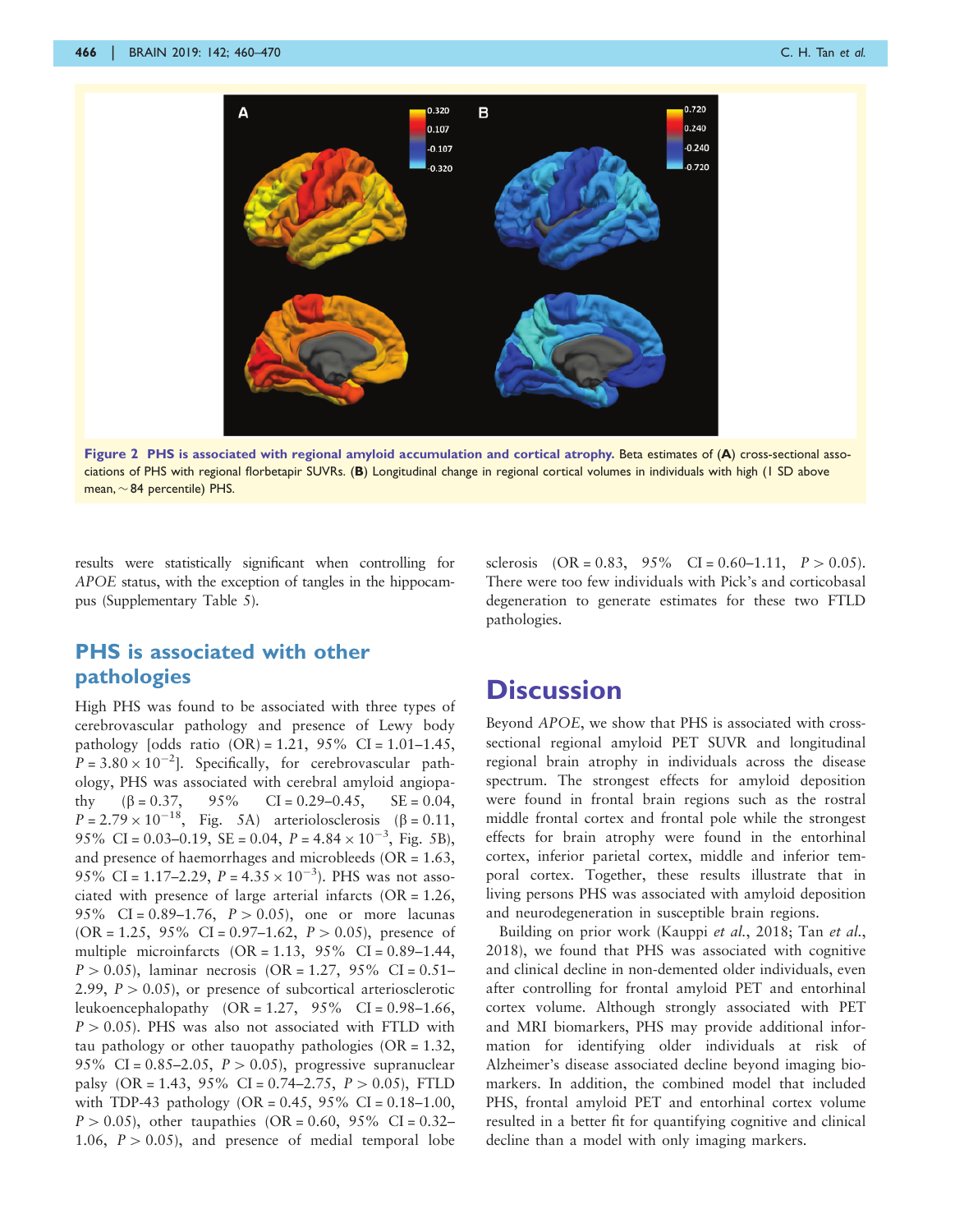<span id="page-7-0"></span>

Figure 3 PHS is associated with cognitive and clinical decline beyond imaging markers. Differences in rate of decline in (A) executive function, (B) memory, (C) clinical dementia sum-of-boxes (CDR-SB) over time for low (1 SD below mean, at  $\sim$  16 percentile; blue lines) and high (I SD above mean, at ~84 percentile; red lines) PHS non-demented individuals, after accounting for the effects of frontal florbetapir deposition, entorhinal cortex volume, APOE  $\varepsilon$ 4 carrier status, age, sex, and education. Dashed lines are estimated standard error.



Figure 4 PHS is associated with regional post-mortem neuropathology. Beta estimates of the associations between PHS and regional post-mortem (A) amyloid load and (B) neurofibrillary tangles.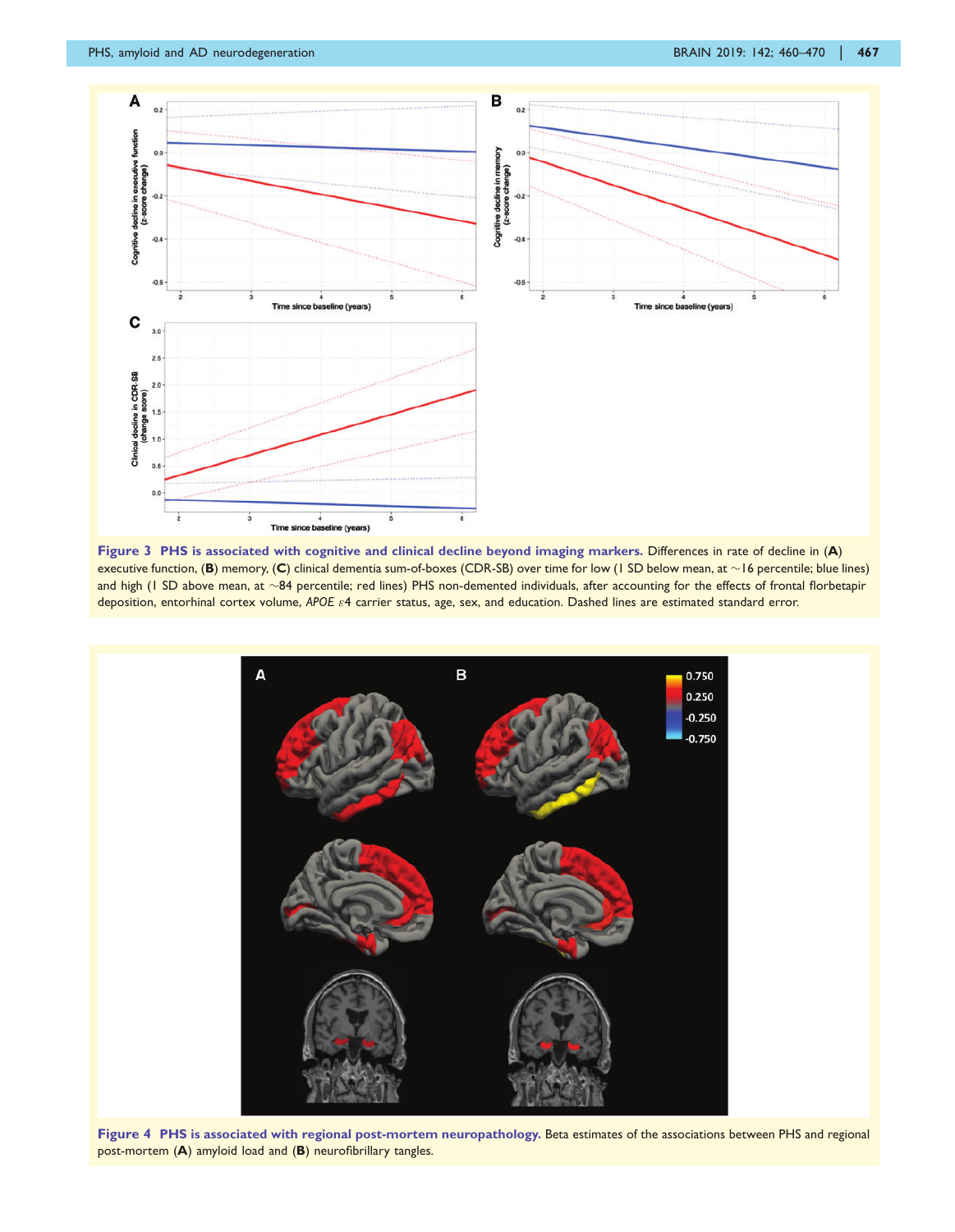<span id="page-8-0"></span>

Figure 5 PHS is associated with post-mortem cerebrovascular disease pathology. Box plots of severity of (A) cerebral amyloid angiopathy and (B) arteriolosclerosis for low (1 SD below mean,  $\leq 16$  percentile,  $n = 92$  and  $n = 86$ , respectively) and high (1 SD above mean,  $\geq$  84 percentile, n = 98 and n = 90, respectively) PHS individuals.

The current study adds to the literature that PHS may have utility in disease screening and risk stratification [\(Kauppi](#page-10-0) et al.[, 2018](#page-10-0); Tan et al.[, 2018\)](#page-10-0). This approach implies that the most relevant use of polygenic scores may be for disease prognosis through risk stratification, as opposed to diagnosis [\(Tan and Desikan, 2018; Torkamani](#page-10-0) et al., 2018). While genetics by themselves do not quantify pathological change (Jack et al.[, 2018](#page-10-0)), our combined results illustrate that polygenic information may be useful as an 'enrichment' marker for in vivo amyloid deposition and neurodegeneration and improves quantification of imaging biomarkers for detecting individuals most likely to develop Alzheimer's disease associated changes along the amyloid- $\beta$  deposition, pathological tau, and neurodegeneration [AT(N)] biological construct. Although there is currently no disease-modifying therapeutic for Alzheimer's disease, our results suggest that clinical risk (quantified by PET and MRI biomarkers) and polygenic risk may help determine the action threshold for therapeutic intervention by evaluation of combined risk [\(Torkamani](#page-10-0) et al., [2018](#page-10-0)).

In the ROSMAP community-based cohort, we found that PHS was associated with regional post-mortem amyloid load and neuronal neurofibrillary tangles, validating our imaging findings. While regional differences were not evident for amyloid load, PHS was most strongly associated with tangles in the inferior temporal cortex. Crucially, we found these relationships even when accounting for APOE status, suggesting that polygenic information beyond APOE is associated with regional amyloid load and tangles. The absence of a statistically significant association of PHS with hippocampal tangles after controlling for APOE may suggest that genetic relationships with hippocampal tangles are driven relatively more by APOE compared to polygenic influence, or greater variation as a function of polygenic influence. The strength of the associations of PHS with amyloid load appears to be relatively homogenous across regions, while showing the strongest associations with tangles in the inferior temporal cortex, and weakest in

the pericalcarine cortex. These relationships are consistent with the pathological staging of amyloid and tau propagation [\(Godert, 2015\)](#page-10-0), suggesting that PHS may be useful for identifying individuals who will eventually develop amyloid and tau pathology corresponding to the most severe disease post-mortem pathological stages.

In the NACC cohort, we found that besides Alzheimer's pathology, PHS was also associated with Lewy body and cerebrovascular disease pathology. These findings are consistent with cerebrovascular pathology being extremely common (up to 50%) as a mixed pathology in individuals with Alzheimer's dementia, especially in individuals aged 85 or older ([Alzheimer's Association, 2017](#page-9-0)), suggesting a tight link between vascular and neurodegeneration in Alzheimer's disease. Further, given that the typical clinical diagnosis of Alzheimer's disease dementia is usually due to heterogenous pathologic aetiology ([Corriveau](#page-9-0) et al., 2017), PHS may be useful in identifying individuals with the highest risk of developing dementia due to a combination of vascular and Alzheimer's aetiologies. The association of PHS with Lewy body pathology is also consistent with existing findings showing that dementia with Lewy bodies (DLB) shares genetic risk with Alzheimer's disease [\(Meeus](#page-10-0) et al.[, 2012; Guerreiro](#page-10-0) et al., 2016) and that individuals diagnosed with DLB had higher levels of Alzheimer's pathology (Irwin et al.[, 2017](#page-10-0)).

Why is an Alzheimer's associated polygenic score associated with cardiovascular and DLB pathology? We consider several possibilities. First, these findings may reflect underlying genetic pleiotropy/overlap between Alzheimer's disease, cardiovascular traits and DLB ([Desikan](#page-9-0) et al., [2015;](#page-9-0) [Guerreiro](#page-10-0) et al., 2016; Broce et al.[, 2018\)](#page-9-0). Second, co-occurrence of these pathologies may make it more likely that individuals with Alzheimer's disease also have cardiovascular and DLB pathology. Third, compatible with recent findings ([Bennett](#page-9-0) et al., 2018), Alzheimer's pathology may lead to cardiovascular and possibly DLB pathologies. Fourth, a combination of these such that shared genetic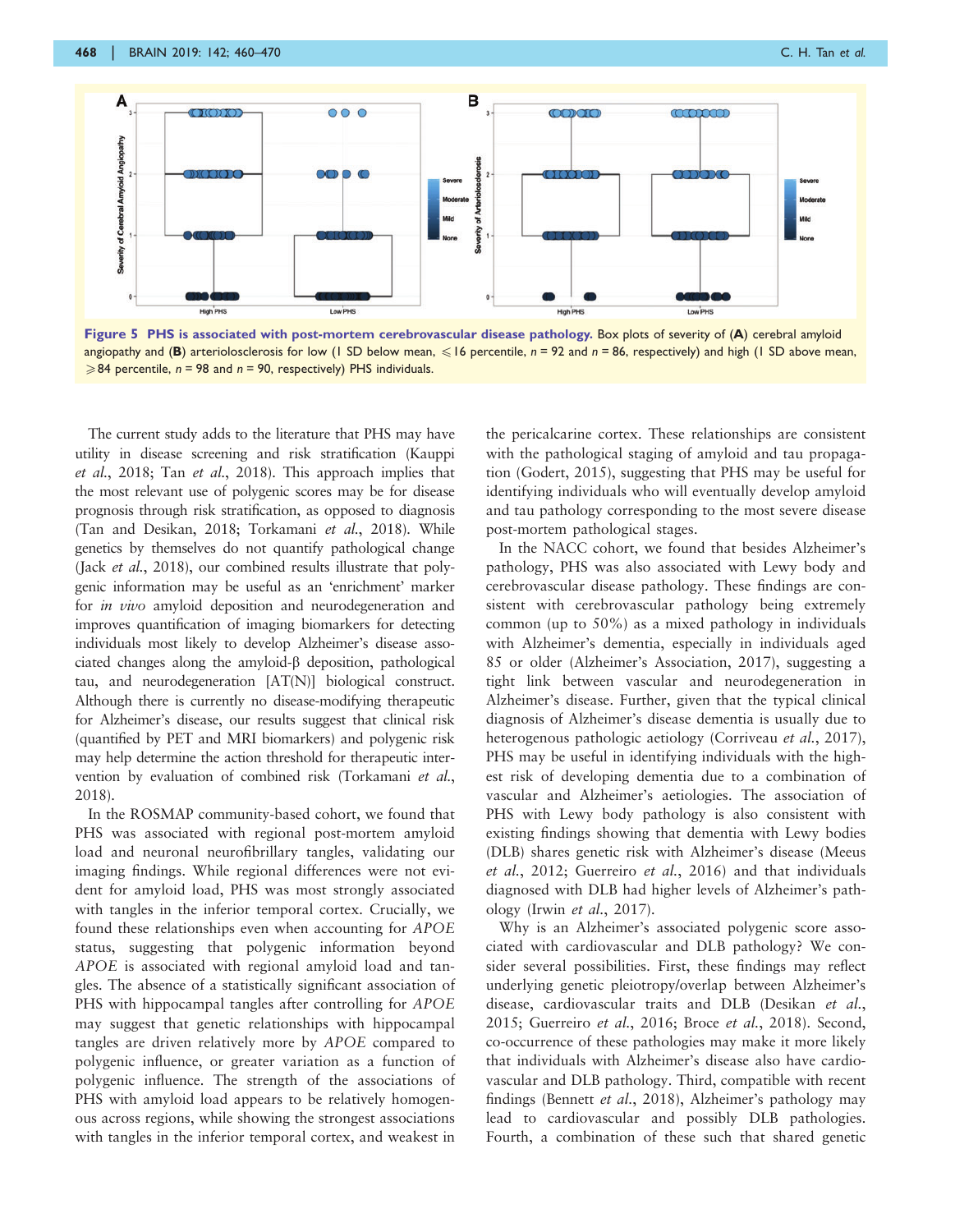<span id="page-9-0"></span>risk may make it more likely that Alzheimer's, cardiovascular and DLB pathologies co-occur.

In conclusion, we show that PHS shows regional associations with amyloid PET and neurodegeneration across the disease spectrum, and may be useful for tracking disease progression even after accounting for amyloid deposition in the frontal cortex and entorhinal cortex volume. PHS also showed a degree of spatial specificity for post-mortem tangles in the inferior cortex beyond APOE  $\varepsilon$ 4, and may therefore be useful for tracking tau deposition across the disease spectrum. In addition, PHS was also associated with cerebrovascular and Lewy body pathology. Taken together, these findings further suggest a nuanced relationship between polygenic risk and markers of amyloid deposition, pathological tau and neurodegeneration. Our results also suggest that PHS may be useful for the identification of individuals at the highest risk for developing multi-aetiological dementia.

# Acknowledgements

We thank UCSF Memory and Aging Center, UCSF Laboratory for Precision Neuroimaging, and the Shiley-Marcos Alzheimer's Disease Research Center at UCSD for continued support.

# Funding

This work was supported by the Radiological Society of North America's Resident/Fellow Award and RMS1741, American Society of Neuroradiology Foundation Alzheimer's Disease Imaging Award, National Alzheimer's Coordinating Center Junior Investigator award, National Institutes of Health Grants (NIH-AG046374, K01AG049152, P20AG 10161, P30AG10161, R01AG15819, R01AG17917), the Research Council of Norway (#213837, #225989, #223273, #237250/European Union Joint Programme–NeurodegenerativeDisease Research), the South East Norway Health Authority (2013–123), Norwegian Health Association, the Kristian Gerhard Jebsen Foundation. Please see [Supplementary material](https://academic.oup.com/brainj/article-lookup/doi/10.1093/brainj/awy327#supplementary-data) for Alzheimer's Disease Neuroimaging Initiative, National Institute on Aging Genetics of Alzheimer's Disease Data Storage Site and Alzheimer's Disease Genetics Consortium funding sources.

# Competing interests

A.M.D. is a founder of and holds equity in CorTechs Labs, Inc., and serves on its Scientific Advisory Board. He is also a member of the Scientific Advisory Board of Human Longevity, Inc. (HLI), and receives research funding from General Electric Healthcare (GEHC). The terms of these arrangements have been reviewed and approved by the University of California, San Diego in accordance with its conflict of interest policies.

# Supplementary material

[Supplementary material](https://academic.oup.com/brainj/article-lookup/doi/10.1093/brainj/awy327#supplementary-data) is available at *Brain* online.

# References

- Aiken LS, West SG. Multiple regression: testing and interpreting interactions. Thousand Oaks, CA, US: Sage Publications, Inc.; 1991.
- Alzheimer's Association. Alzheimer's disease facts and figures. Alzheimers Demen 2017; 12: 459–509.
- Bennett DA, Schneider JA, Arvanitakis Z, Wilson RS. Overview and findings from the Religious Orders Study. Curr Alzheimer Res 2012a; 9: 628–45.
- Bennett DA, Schneider JA, Buchman AS, Barnes LL, Boyle PA, Wilson RS. Overview and findings from the rush memory and aging project. Curr Alzheimer Res 2012b; 9: 646–63.
- Bennett DA, Buchman AS, Boyle PA, Barnes LL, Wilson RS, Schneider JA. Religious orders study and rush memory and aging project. J Alzheimers Dis 2018; 64: S161–89.
- Broce IJ, Tan CH, Fan CC, Jansen I, Savage JE, Witoelar A, et al. Dissecting the genetic relationship between cardiovascular risk factors and Alzheimer's disease. Acta Neuropathol 2018; 1–18. doi: 10.1007/s00401-018-1928-6.
- Chouraki V, Reitz C, Maury F, Bis JC, Bellenguez C, Yu L, et al. Evaluation of a genetic risk score to improve risk prediction for Alzheimer's disease. J Alzheimers Dis 2016; 53: 921–32.
- Corriveau RA, Koroshetz WJ, Gladman JT, Jeon S, Babcock D, Bennett DA, et al. Alzheimer's Disease-Related Dementias Summit 2016: national research priorities. Neurology 2017; 89: 2381–91.
- Crane PK, Carle A, Gibbons LE, Insel P, Mackin RS, Gross A, et al. Development and assessment of a composite score for memory in the Alzheimer's Disease Neuroimaging Initiative (ADNI). Brain Imaging Behav 2012; 6: 502–16.
- Desikan RS, Cabral HJ, Fischl B, Guttmann CR, Blacker D, Hyman BT, et al. Temporoparietal MR imaging measures of atrophy in subjects with mild cognitive impairment that predict subsequent diagnosis of Alzheimer disease. AJNR Am J Neuroradiol 2009;  $30 \cdot 532 - 8$
- Desikan RS, Fan CC, Wang Y, Schork AJ, Cabral HJ, Cupples A, et al. Genetic assessment of age-associated Alzheimer disease risk: development and validation of a polygenic hazard score. PLoS Med 2017; 14: e1002258.
- Desikan RS, Schork AJ, Wang Y, Thompson WK, Dehghan A, Ridker PM, et al. Polygenic overlap between C-reactive protein, plasma lipids, and Alzheimer disease. Circulation 2015; 131: 2061–9.
- Desikan RS, Segonne F, Fischl B, Quinn BT, Dickerson BC, Blacker D, et al. An automated labeling system for subdividing the human cerebral cortex on MRI scans into gyral based regions of interest. Neuroimage 2006; 31: 968–80.
- Escott-Price V and Jones L. Genomic profiling and diagnostic biomarkers in Alzheimer's disease. Lancet Neurol 2017; 16: 582–3.
- Escott-Price V, Sims R, Bannister C, Harold D, Vronskaya M, Majounie E, et al. Common polygenic variation enhances risk prediction for Alzheimer's disease. Brain 2015; 138: 3673–84.
- Escott-Price V, Myers AJ, Huentelman M, Hardy J. Polygenic risk score analysis of pathologically confirmed Alzheimer disease. Ann Neurol 2017; 82: 311–4.
- Ge T, Sabuncu MR, Smoller JW, Sperling RA, Mormino EC. Dissociable influences of APOE e4 and polygenic risk of AD dementia on amyloid and cognition. Neurology 2018; 90: 1–8.
- Gibbons LE, Carle AC, Mackin RS, Harvey D, Mukherjee S, Insel P, et al. A composite score for executive functioning, validated in Alzheimer's Disease Neuroimaging Initiative (ADNI) participants with baseline mild cognitive impairment. Brain Imaging Behav 2012; 6: 517–27.